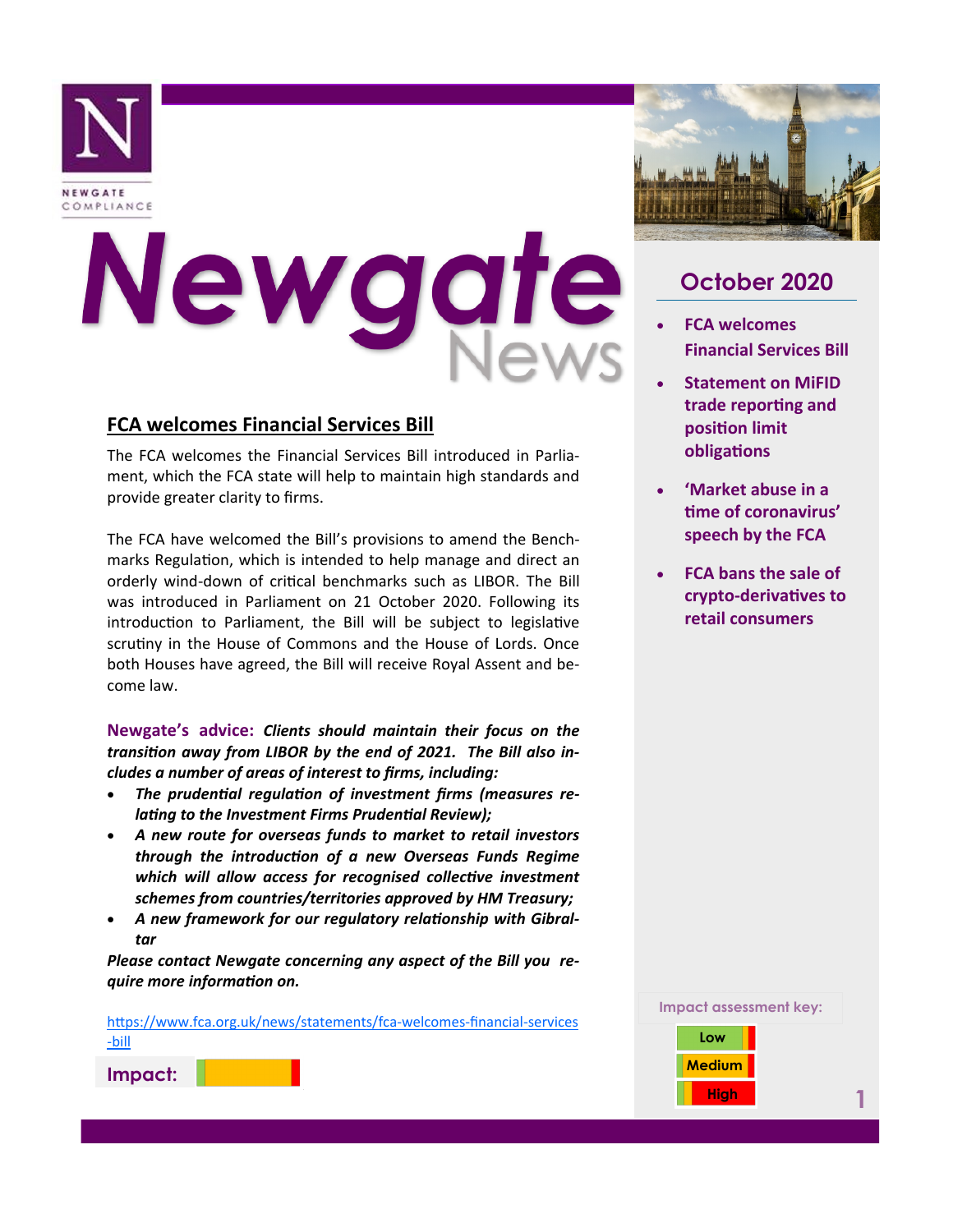#### **Market abuse in a time of coronavirus**

Julia Hoggett, Director of Market Oversight, delivered a speech concerning the importance of preventing market abuse during a pandemic, at the City Financial Global event on the  $12<sup>th</sup>$  October 2020. Highlights include:

- The FCA's focus on markets remaining open is driven by the fundamental role they play in supporting the economy – in enabling risk to be priced and managed, but equally, enabling institutions to raise capital at times when they need it the most.
- Whilst the fundamentals of the market abuse offences are constant, the ways in which the risk may manifest are not. The manner of surveilling for them must, therefore, also change.
- The FCA's expectation is that going forward, office and working from home arrangements should be equivalent – this is not a market for information that the FCA wishes to see arbitraged.

## **Statement on MiFID trade reporting and position limit obligations**

On 1 October, ESMA published a statement saying that it intends to assess UK trading venues in relation to its opinions on MiFIR trade reporting and commodity derivatives position limits.

If positively assessed, they will be added to the list of venues with a positive or partially positive assessment for the purposes of those opinions with effect from the end of the EU withdrawal transition period.

In respect of UK requirements from the end of the EU withdrawal transition period, The FCA confirm their position as set out in their public statements from 2019: The FCA do not require UK investment firms that transact on trading venues outside the UK, in the EU or elsewhere, to publish details of those transactions through a UK APA. The FCA also do not consider commodity derivative contracts traded on trading

Market abuse is not an offence that only applies to individuals working in the financial services industry. Any individual in receipt of inside information who trades while in possession of that information, or induces someone else to, is guilty of market abuse.

**Newgate's advice:** *Firms are reminded of the need to ensure that appropriate oversight measures are put in place to mitigate the additional risk that such an increase in remote working brings from a market abuse perspective. We are currently updating our key Market Abuse Regulation (MAR) framework documents to reflect the fact that many of our clients and their respective workforce are now working from home/remotely. Please contact your Newgate Consultant for more information.* 

[https://www.fca.org.uk/news/speeches/market](https://www.fca.org.uk/news/speeches/market-abuse-coronavirus)-abuse[coronavirus](https://www.fca.org.uk/news/speeches/market-abuse-coronavirus)

**Impact:**

venues, whether in the EU or elsewhere, as economically equivalent OTC contracts and so they will not count towards the UK commodity derivatives position limits regime.

The FCA do not maintain a list of assessed overseas venues for these purposes.

**Newgate's advice:** *EU investment firms trading on these UK venues would not need to publish details of those transactions through an Approved Publication Arrangement (APA) in the EU. Commodity derivatives traded on UK venues would also not be regarded as economically equivalent OTC contracts counting towards the EU commodity derivatives position limits regime. Please contact for more information on how you can prepare for Brexit.*

[https://www.fca.org.uk/news/statements/statement](https://www.fca.org.uk/news/statements/statement-mifid-trade-reporting-and-position-limit-obligations)-mifidtrade-reporting-and-position-limit-[obligations](https://www.fca.org.uk/news/statements/statement-mifid-trade-reporting-and-position-limit-obligations)

**Impact:**